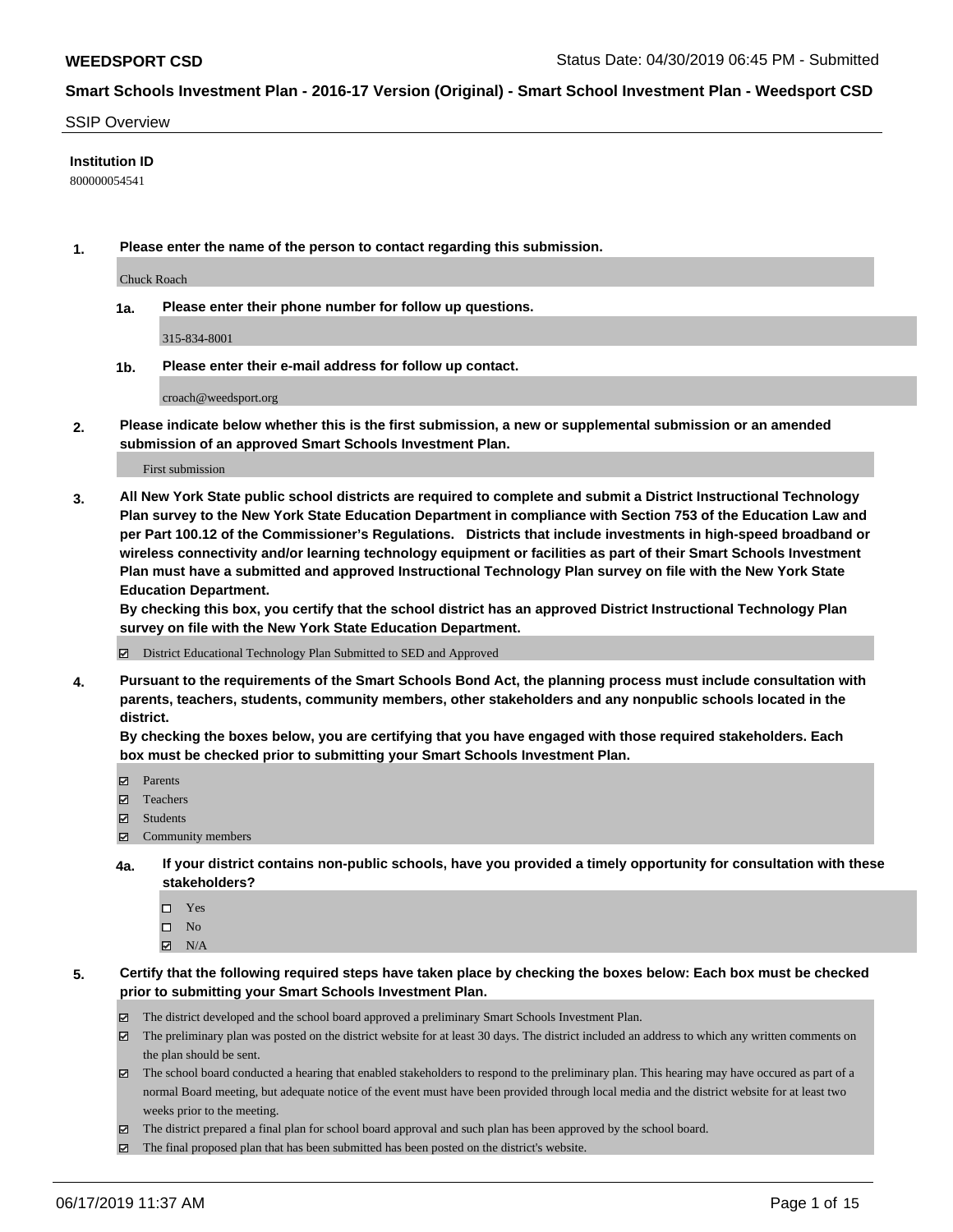SSIP Overview

**5a. Please upload the proposed Smart Schools Investment Plan (SSIP) that was posted on the district's website, along with any supporting materials. Note that this should be different than your recently submitted Educational Technology Survey. The Final SSIP, as approved by the School Board, should also be posted on the website and remain there during the course of the projects contained therein.**

ssip weedsport 6 6 18.pdf SSIP-BOE-Final.pdf

**5b. Enter the webpage address where the final Smart Schools Investment Plan is posted. The Plan should remain posted for the life of the included projects.**

http://www.weedsport.org/files/64971/ssip-boe-final.pdf

**6. Please enter an estimate of the total number of students and staff that will benefit from this Smart Schools Investment Plan based on the cumulative projects submitted to date.**

1,000

**7. An LEA/School District may partner with one or more other LEA/School Districts to form a consortium to pool Smart Schools Bond Act funds for a project that meets all other Smart School Bond Act requirements. Each school district participating in the consortium will need to file an approved Smart Schools Investment Plan for the project and submit a signed Memorandum of Understanding that sets forth the details of the consortium including the roles of each respective district.**

 $\Box$  The district plans to participate in a consortium to partner with other school district(s) to implement a Smart Schools project.

**8. Please enter the name and 6-digit SED Code for each LEA/School District participating in the Consortium.**

| <b>Partner LEA/District</b> | ISED BEDS Code |
|-----------------------------|----------------|
| (No Response)               | (No Response)  |

**9. Please upload a signed Memorandum of Understanding with all of the participating Consortium partners.**

(No Response)

**10. Your district's Smart Schools Bond Act Allocation is:**

\$755,823

**11. Enter the budget sub-allocations by category that you are submitting for approval at this time. If you are not budgeting SSBA funds for a category, please enter 0 (zero.) If the value entered is \$0, you will not be required to complete that survey question.**

|                                              | Sub-<br>Allocations |
|----------------------------------------------|---------------------|
| <b>School Connectivity</b>                   | $\overline{0}$      |
| <b>Connectivity Projects for Communities</b> | 0                   |
| Classroom Technology                         | 414,190             |
| Pre-Kindergarten Classrooms                  | $\overline{0}$      |
| Replace Transportable Classrooms             | 0                   |
| <b>High-Tech Security Features</b>           | $\mathbf 0$         |
| Totals:                                      | 414,190             |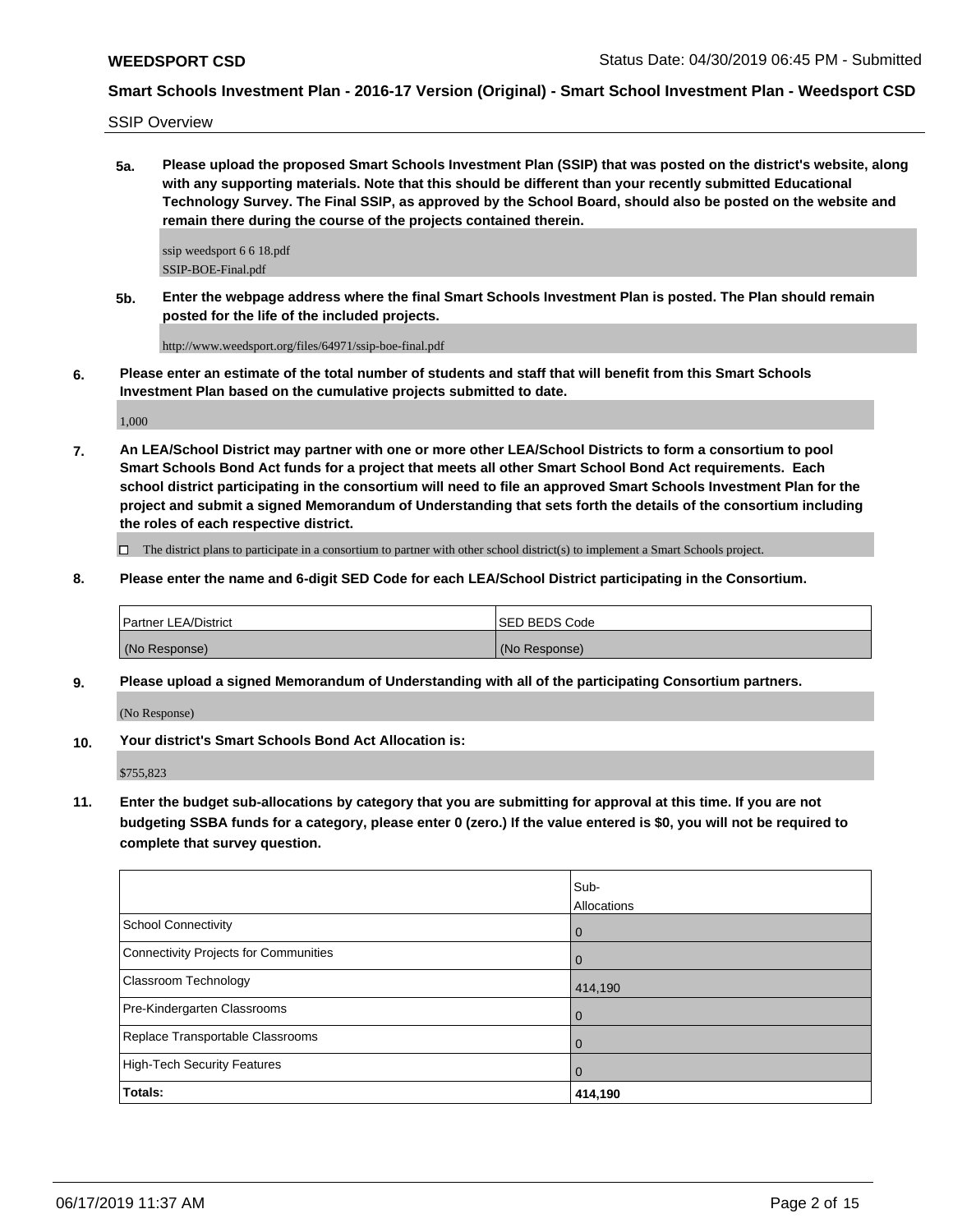School Connectivity

- **1. In order for students and faculty to receive the maximum benefit from the technology made available under the Smart Schools Bond Act, their school buildings must possess sufficient connectivity infrastructure to ensure that devices can be used during the school day. Smart Schools Investment Plans must demonstrate that:**
	- **• sufficient infrastructure that meets the Federal Communications Commission's 100 Mbps per 1,000 students standard currently exists in the buildings where new devices will be deployed, or**
	- **• is a planned use of a portion of Smart Schools Bond Act funds, or**
	- **• is under development through another funding source.**

**Smart Schools Bond Act funds used for technology infrastructure or classroom technology investments must increase the number of school buildings that meet or exceed the minimum speed standard of 100 Mbps per 1,000 students and staff within 12 months. This standard may be met on either a contracted 24/7 firm service or a "burstable" capability. If the standard is met under the burstable criteria, it must be:**

**1. Specifically codified in a service contract with a provider, and**

**2. Guaranteed to be available to all students and devices as needed, particularly during periods of high demand, such as computer-based testing (CBT) periods.**

**Please describe how your district already meets or is planning to meet this standard within 12 months of plan submission.**

(No Response)

**1a. If a district believes that it will be impossible to meet this standard within 12 months, it may apply for a waiver of this requirement, as described on the Smart Schools website. The waiver must be filed and approved by SED prior to submitting this survey.**

 $\Box$  By checking this box, you are certifying that the school district has an approved waiver of this requirement on file with the New York State Education Department.

#### **2. Connectivity Speed Calculator (Required)**

|                         | l Number of<br>Students | Multiply by<br>100 Kbps | Divide by 1000 Current Speed<br>to Convert to<br>Required<br>l Speed in Mb | lin Mb           | Expected<br>Speed to be<br>Attained Within   Required<br>12 Months | <b>Expected Date</b><br>When<br>Speed Will be<br>Met |
|-------------------------|-------------------------|-------------------------|----------------------------------------------------------------------------|------------------|--------------------------------------------------------------------|------------------------------------------------------|
| <b>Calculated Speed</b> | (No<br>Response)        | (No Response)           | (No<br>Response)                                                           | (No<br>Response) | (No<br>Response)                                                   | (No<br>Response)                                     |

**3. Describe how you intend to use Smart Schools Bond Act funds for high-speed broadband and/or wireless connectivity projects in school buildings.**

(No Response)

**4. Describe the linkage between the district's District Instructional Technology Plan and the proposed projects. (There should be a link between your response to this question and your response to Question 1 in Part E. Curriculum and Instruction "What are the district's plans to use digital connectivity and technology to improve teaching and learning?)**

(No Response)

**5. If the district wishes to have students and staff access the Internet from wireless devices within the school building, or in close proximity to it, it must first ensure that it has a robust Wi-Fi network in place that has sufficient bandwidth to meet user demand.**

**Please describe how you have quantified this demand and how you plan to meet this demand.**

(No Response)

**6. As indicated on Page 5 of the guidance, the Office of Facilities Planning will have to conduct a preliminary review**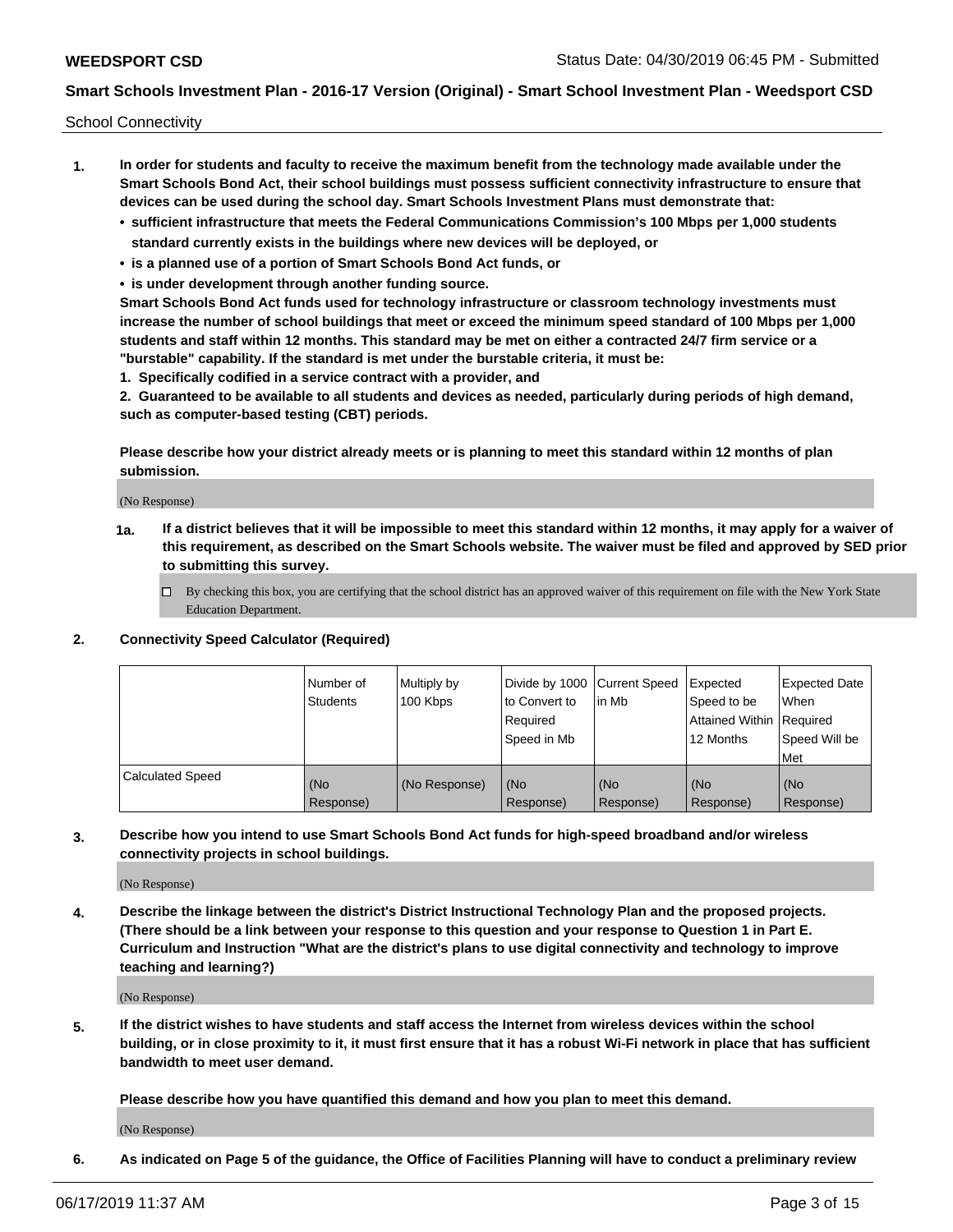School Connectivity

**of all capital projects, including connectivity projects.**

**Please indicate on a separate row each project number given to you by the Office of Facilities Planning.**

| Project Number |  |
|----------------|--|
|                |  |
| (No Response)  |  |
|                |  |

**7. Certain high-tech security and connectivity infrastructure projects may be eligible for an expedited review process as determined by the Office of Facilities Planning.**

**Was your project deemed eligible for streamlined review?**

(No Response)

**8. Include the name and license number of the architect or engineer of record.**

| Name          | License Number |
|---------------|----------------|
| (No Response) | (No Response)  |

**9. If you are submitting an allocation for School Connectivity complete this table. Note that the calculated Total at the bottom of the table must equal the Total allocation for this category that you entered in the SSIP Overview overall budget.** 

|                                            | Sub-          |
|--------------------------------------------|---------------|
|                                            | Allocation    |
| Network/Access Costs                       | (No Response) |
| Outside Plant Costs                        | (No Response) |
| School Internal Connections and Components | (No Response) |
| <b>Professional Services</b>               | (No Response) |
| Testing                                    | (No Response) |
| <b>Other Upfront Costs</b>                 | (No Response) |
| <b>Other Costs</b>                         | (No Response) |
| Totals:                                    | 0             |

**10. Please detail the type, quantity, per unit cost and total cost of the eligible items under each sub-category. This is especially important for any expenditures listed under the "Other" category. All expenditures must be eligible for tax-exempt financing to be reimbursed through the SSBA. Sufficient detail must be provided so that we can verify this is the case. If you have any questions, please contact us directly through smartschools@nysed.gov. NOTE: Wireless Access Points should be included in this category, not under Classroom Educational Technology, except those that will be loaned/purchased for nonpublic schools.**

| Select the allowable expenditure | Item to be purchased | Quantity      | Cost per Item | <b>Total Cost</b> |
|----------------------------------|----------------------|---------------|---------------|-------------------|
| type.                            |                      |               |               |                   |
| Repeat to add another item under |                      |               |               |                   |
| each type.                       |                      |               |               |                   |
| (No Response)                    | (No Response)        | (No Response) | (No Response) | (No Response)     |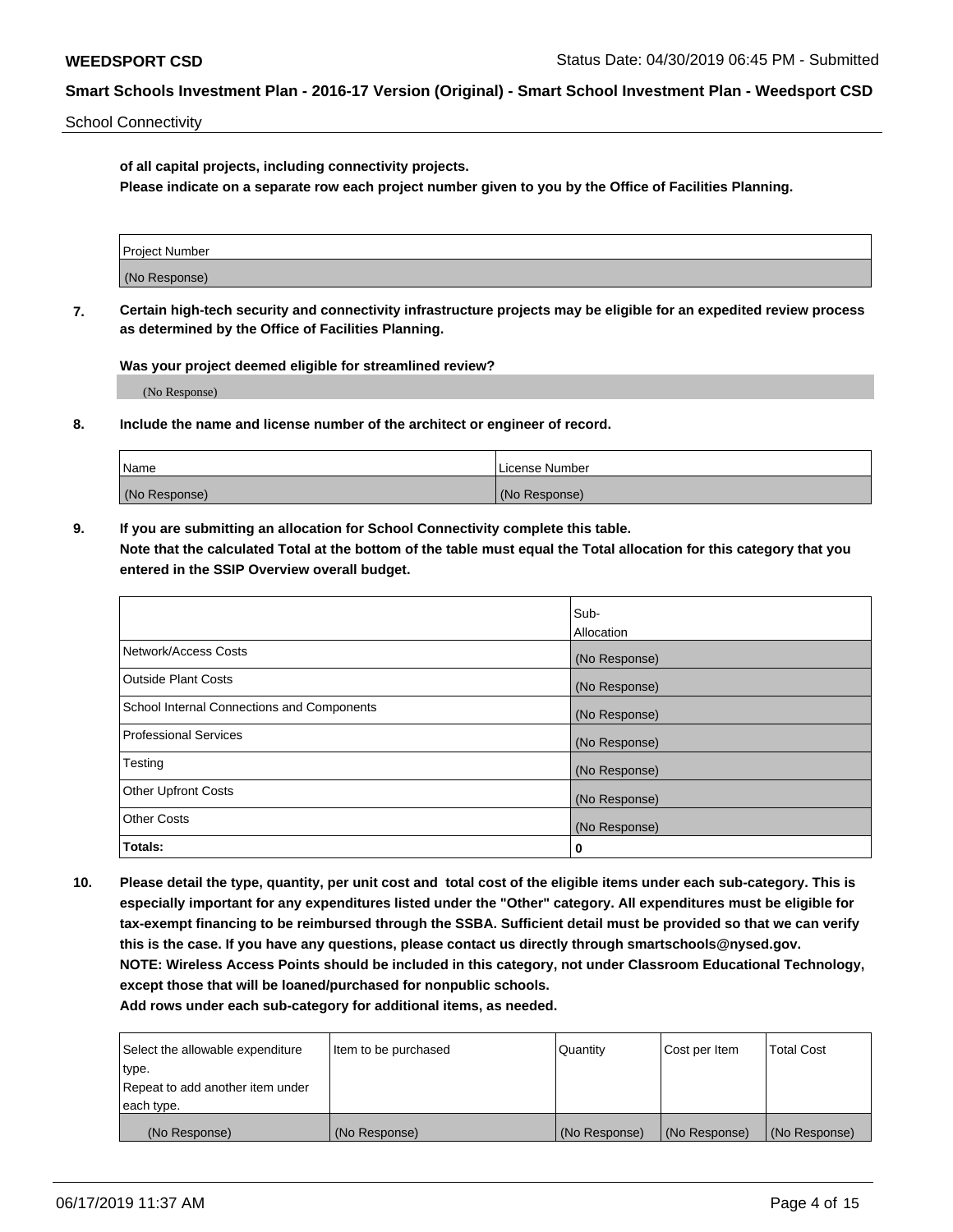Community Connectivity (Broadband and Wireless)

**1. Describe how you intend to use Smart Schools Bond Act funds for high-speed broadband and/or wireless connectivity projects in the community.**

(No Response)

**2. Please describe how the proposed project(s) will promote student achievement and increase student and/or staff access to the Internet in a manner that enhances student learning and/or instruction outside of the school day and/or school building.**

(No Response)

**3. Community connectivity projects must comply with all the necessary local building codes and regulations (building and related permits are not required prior to plan submission).**

 $\Box$  I certify that we will comply with all the necessary local building codes and regulations.

**4. Please describe the physical location of the proposed investment.**

(No Response)

**5. Please provide the initial list of partners participating in the Community Connectivity Broadband Project, along with their Federal Tax Identification (Employer Identification) number.**

| <b>Project Partners</b> | Federal ID#   |
|-------------------------|---------------|
| (No Response)           | (No Response) |

**6. If you are submitting an allocation for Community Connectivity, complete this table.**

**Note that the calculated Total at the bottom of the table must equal the Total allocation for this category that you entered in the SSIP Overview overall budget.**

|                                    | Sub-Allocation |
|------------------------------------|----------------|
| Network/Access Costs               | (No Response)  |
| <b>Outside Plant Costs</b>         | (No Response)  |
| <b>Tower Costs</b>                 | (No Response)  |
| <b>Customer Premises Equipment</b> | (No Response)  |
| <b>Professional Services</b>       | (No Response)  |
| Testing                            | (No Response)  |
| <b>Other Upfront Costs</b>         | (No Response)  |
| <b>Other Costs</b>                 | (No Response)  |
| Totals:                            | 0              |

**7. Please detail the type, quantity, per unit cost and total cost of the eligible items under each sub-category. This is especially important for any expenditures listed under the "Other" category. All expenditures must be capital-bond eligible to be reimbursed through the SSBA. If you have any questions, please contact us directly through smartschools@nysed.gov.**

| Select the allowable expenditure | Item to be purchased | Quantity      | Cost per Item | <b>Total Cost</b> |
|----------------------------------|----------------------|---------------|---------------|-------------------|
| type.                            |                      |               |               |                   |
| Repeat to add another item under |                      |               |               |                   |
| each type.                       |                      |               |               |                   |
| (No Response)                    | (No Response)        | (No Response) | (No Response) | (No Response)     |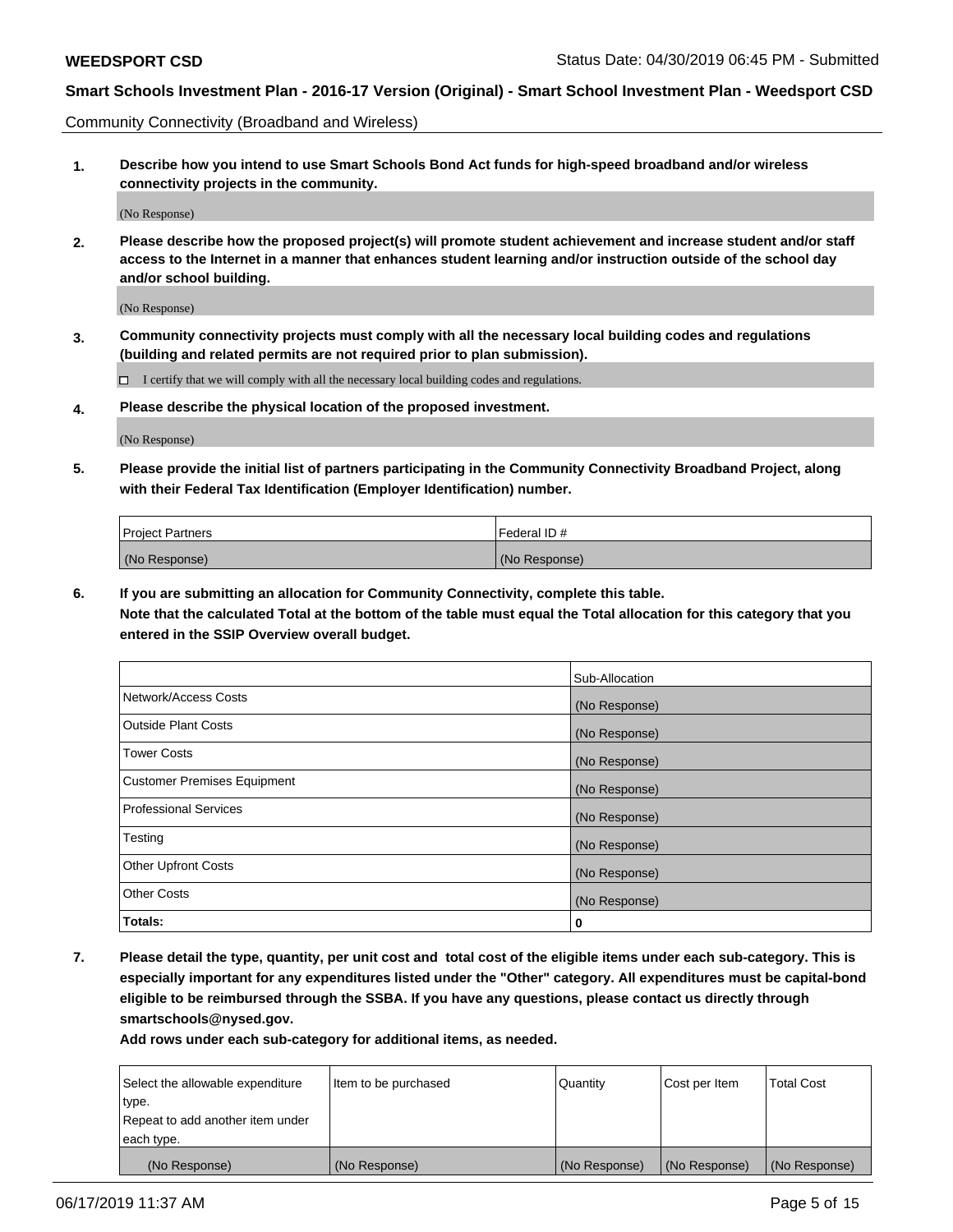#### Classroom Learning Technology

**1. In order for students and faculty to receive the maximum benefit from the technology made available under the Smart Schools Bond Act, their school buildings must possess sufficient connectivity infrastructure to ensure that devices can be used during the school day. Smart Schools Investment Plans must demonstrate that sufficient infrastructure that meets the Federal Communications Commission's 100 Mbps per 1,000 students standard currently exists in the buildings where new devices will be deployed, or is a planned use of a portion of Smart Schools Bond Act funds, or is under development through another funding source. Smart Schools Bond Act funds used for technology infrastructure or classroom technology investments must increase the number of school buildings that meet or exceed the minimum speed standard of 100 Mbps per 1,000 students and staff within 12 months. This standard may be met on either a contracted 24/7 firm service or a "burstable" capability. If the standard is met under the burstable criteria, it must be:**

**1. Specifically codified in a service contract with a provider, and**

**2. Guaranteed to be available to all students and devices as needed, particularly during periods of high demand, such as computer-based testing (CBT) periods.**

**Please describe how your district already meets or is planning to meet this standard within 12 months of plan submission.**

Our district currently has about 850 students, and our intent bandwidth is at 150 Mbps. Our district already meets the current requirement.

- **1a. If a district believes that it will be impossible to meet this standard within 12 months, it may apply for a waiver of this requirement, as described on the Smart Schools website. The waiver must be filed and approved by SED prior to submitting this survey.**
	- By checking this box, you are certifying that the school district has an approved waiver of this requirement on file with the New York State Education Department.

#### **2. Connectivity Speed Calculator (Required)**

|                  | Number of<br>Students | Multiply by<br>100 Kbps | Divide by 1000 Current Speed<br>to Convert to<br>Required<br>Speed in Mb | lin Mb | <b>Expected</b><br>Speed to be<br>Attained Within Required<br>12 Months | Expected Date<br>When<br>Speed Will be<br><b>Met</b> |
|------------------|-----------------------|-------------------------|--------------------------------------------------------------------------|--------|-------------------------------------------------------------------------|------------------------------------------------------|
| Calculated Speed | 850                   | 85,000                  | 85                                                                       | 150    | 150                                                                     | current                                              |

**3. If the district wishes to have students and staff access the Internet from wireless devices within the school building, or in close proximity to it, it must first ensure that it has a robust Wi-Fi network in place that has sufficient bandwidth to meet user demand.**

**Please describe how you have quantified this demand and how you plan to meet this demand.**

 WCSD has aligned their wireless infrastructure with Aerohive cloud-based controller services utilizing Thirty Seven Aerohive High Density 802.11ac Dual-Radio access points. The service includes the ability to extract data to determine coverage as well as throughput thresholds. Performance monitoring is provided using a GPS based Access point locater with heat maps that provide a visible coverage radius. Real-time statistical reporting is available by access point or the wireless network as a whole. Additionally, District IT personnel work with Aerohive engineers, on an ongoing basis, to ensure maximum coverage and capacity remain optimal.

**4. All New York State public school districts are required to complete and submit an Instructional Technology Plan survey to the New York State Education Department in compliance with Section 753 of the Education Law and per Part 100.12 of the Commissioner's Regulations.**

**Districts that include educational technology purchases as part of their Smart Schools Investment Plan must have a submitted and approved Instructional Technology Plan survey on file with the New York State Education Department.**

By checking this box, you are certifying that the school district has an approved Instructional Technology Plan survey on file with the New York State Education Department.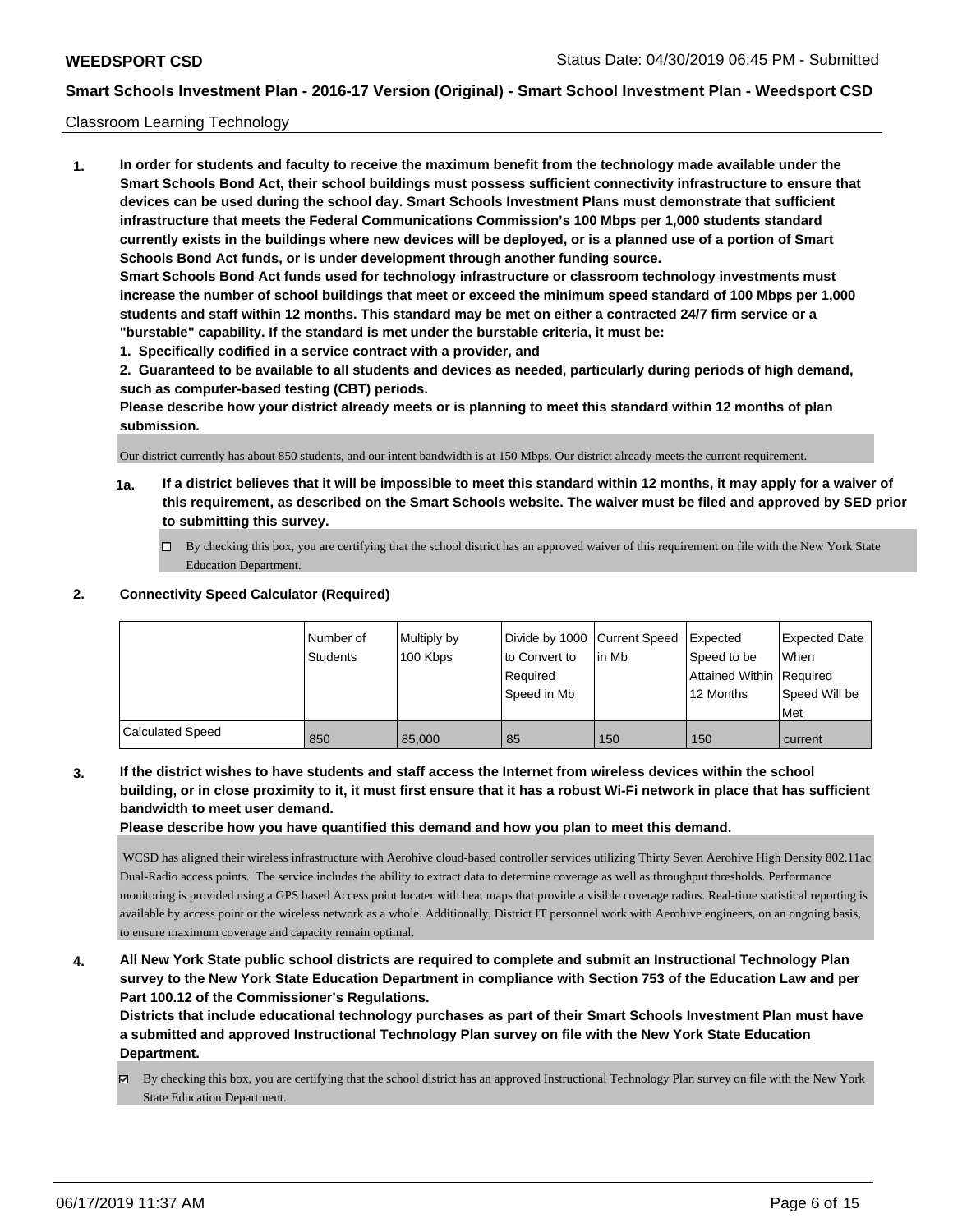#### Classroom Learning Technology

### **5. Describe the devices you intend to purchase and their compatibility with existing or planned platforms or systems. Specifically address the adequacy of each facility's electrical, HVAC and other infrastructure necessary to install and support the operation of the planned technology.**

WCSD is proposing the purchase of Interactive projectors (aka interactive whiteboards) as part of a projector replacement/addition plan. The proposed interactive whiteboards will replace aging projectors and add new technology in classrooms without any projectors. Google for Education (GAFE) infrastructure has been operational since the beginning of school year 2015-16. The purchase of Chromebooks will immediately integrate with existing GAFE platform initiatives. The purchase of iPads will allow for additional mobile technology within the district's Elementary School. The Chromebooks are Dell Chromebook 3189 with touchscreen technology and 16 GB ram storage. The requested iPads are iPad Air 2's with 16GB of onboard storage with Wi-Fi capability. All other devices are accessories for charging both the Chromebooks and iPads. The interactive whiteboards that we propose to purchased are Dell 70 Interactive Touch Monitor. The Weedsport Central School District has taken proactive steps to bolster the available power within the District power grid. Increased capacity for load has been achieved through internal lighting upgrades More specifically the District has replaced all lighting has with energy efficient LED lighting. The lighting upgrades alone more than cover the necessary power to accommodate additional Chromebooks in every classroom. The district is currently replacing the old steam heating systems within both buildings with new energy efficient condensing boilers, air handlers and classroom unit ventilators.

- **6. Describe how the proposed technology purchases will:**
	- **> enhance differentiated instruction;**
	- **> expand student learning inside and outside the classroom;**
	- **> benefit students with disabilities and English language learners; and**
	- **> contribute to the reduction of other learning gaps that have been identified within the district.**

**The expectation is that districts will place a priority on addressing the needs of students who struggle to succeed in a rigorous curriculum. Responses in this section should specifically address this concern and align with the district's Instructional Technology Plan (in particular Question 2 of E. Curriculum and Instruction: "Does the district's instructional technology plan address the needs of students with disabilities to ensure equitable access to instruction, materials and assessments?" and Question 3 of the same section: "Does the district's instructional technology plan address the provision of assistive technology specifically for students with disabilities to ensure access to and participation in the general curriculum?"**

Our plan is centered on giving equitable access to all of these students to use digital tools. The purchase of 800+ Chromebooks and/or iPads will allow us to begin a 1:1 initiative with students in grades 1-12. The devices selected all support our existing infrastructure and similar models are currently used by District students and staff members. It is our plan to move to a "1:1 in-district" model making devices available to students and teachers throughout the day so we can build upon differentiated instructional practices to close achievement gaps. Our purpose for these technologies is to allow teachers to design instruction specific to each child and to build upon learning skill by skill. These devices, along with our software subscriptions, will allow teachers to design instruction for students to practice skills that will help them close learning gaps. As a District we are committed to ensuring students with disabilities have access to appropriate assistive technologies to facilitate learning and communication. The same is true for our English language learners. These devices will provide access for our English language learners to the curriculum and skill building resources to facilitate learning both content and language skills. By purchasing these devices, we will have more devices to place in student hands. Having increased access to these technologies allows students to interact with their curriculum in many formats, promotes multiple learning styles and provides access to the curriculum for our students with disabilities and our English language learners. It is the flexibility these devices provide that will enhance technology integration in our classrooms so students have access to the resources they need, when they need them. The purchase and use of interactive whiteboards will allow for greater student engagement for all subgroups within our learning environment. The

learning is differentiated because teachers are able to accommodate different learning styles. Visual learners are able to observe the whiteboard and tactile learners can learn by touching the board. Moreover, a student's learning experience is enhanced by this technology because of its ability for students to view diagrams, charts, videos and more. Their learning is more profound.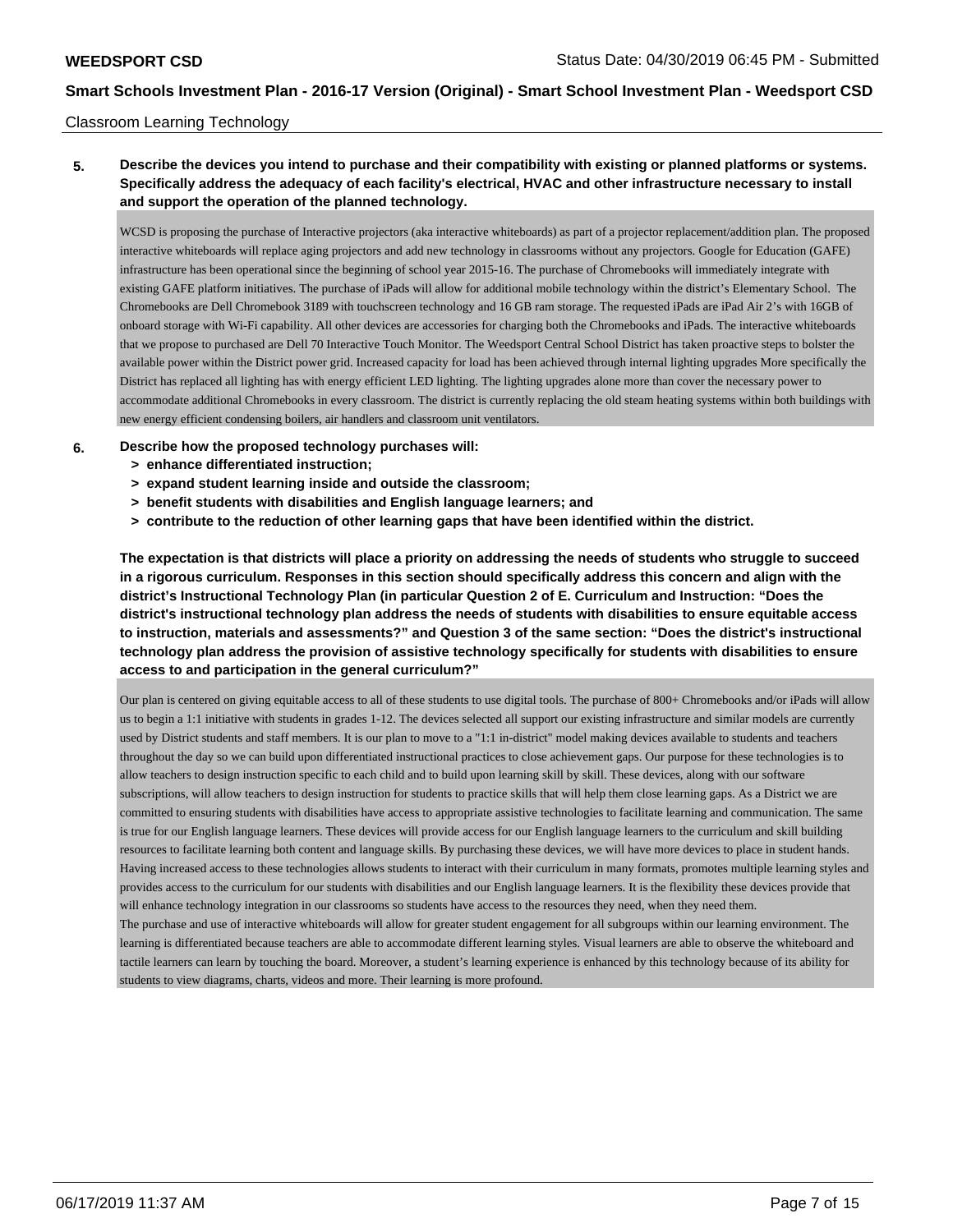#### Classroom Learning Technology

### **7. Where appropriate, describe how the proposed technology purchases will enhance ongoing communication with parents and other stakeholders and help the district facilitate technology-based regional partnerships, including distance learning and other efforts.**

Coupled with our existing network backbone and Wi-Fi infrastructure, the acquisition of more devices and interactive whiteboards allows for more simultaneous and spontaneous communication to support instruction. The tools and platforms being utilized will lend themselves well to an environment of collaboration and productivity (e.g. online access to distance learning, apps installed on devices, hands-on learning). Furthermore, our District is using Google as a platform for communication, collaboration, and classroom web pages which can be extended beyond the classroom and into homes. The proposed technology purchases will enhance communication by increasing the opportunities for feedback and dialogue among students, parents, and teachers (e.g. teacher online access to student grading program, students and parents online access to grades and progress). The District's outreach in multiple ways would be magnified.

**8. Describe the district's plan to provide professional development to ensure that administrators, teachers and staff can employ the technology purchased to enhance instruction successfully.**

**Note: This response should be aligned and expanded upon in accordance with your district's response to Question 1 of F. Professional Development of your Instructional Technology Plan: "Please provide a summary of professional development offered to teachers and staff, for the time period covered by this plan, to support technology to enhance teaching and learning. Please include topics, audience and method of delivery within your summary."**

Based on annual feedback derived from technology needs assessment, Weedsport Central School District initiated a district-wide immersion in use of the G Suite with the help of a regional consultant – BOCES technology integration specialist – and continues to foster growth in this regard. While the District is aware that professional development costs are not eligible for Smart School Bond Act reimbursement, we will continue to work internally with a core group of administrators and teachers and allow/encourage them to attend regular Professional Development in changing instructional pedagogy and using technological tools to redefine teaching and learning. These staff exemplars are serving as pathfinders and, in subsequent years as more teachers transition to broad based use of technology in their instructional approach, teachers will be required to have the same Professional Development. Professional development on using G Suite apps, online tools and assessments, interactive whiteboard technology, and Chromebooks/iPads will continue to be offered in multiple modes: embedded peer support led by our technology integration specialist and the Library Media Specialists, offering regular and frequent hands-on workshops locally and regionally, webinar and in-person trainings for online tools and assessments, and supporting teachers endeavors to become Google Certified Educators. The District recognizes the critical relationship between professional development and the successful integration of these devices in instruction and learning.

- **9. Districts must contact the SUNY/CUNY teacher preparation program that supplies the largest number of the district's new teachers to request advice on innovative uses and best practices at the intersection of pedagogy and educational technology.**
	- $\boxtimes$  By checking this box, you certify that you have contacted the SUNY/CUNY teacher preparation program that supplies the largest number of your new teachers to request advice on these issues.
	- **9a. Please enter the name of the SUNY or CUNY Institution that you contacted.**

SUNY Oswego

**9b. Enter the primary Institution phone number.**

315.312.2102

**9c. Enter the name of the contact person with whom you consulted and/or will be collaborating with on innovative uses of technology and best practices.**

Dr. Pamela Michel - Dean, School of Education

**10. A district whose Smart Schools Investment Plan proposes the purchase of technology devices and other hardware must account for nonpublic schools in the district.**

**Are there nonpublic schools within your school district?**

Yes

**Z** No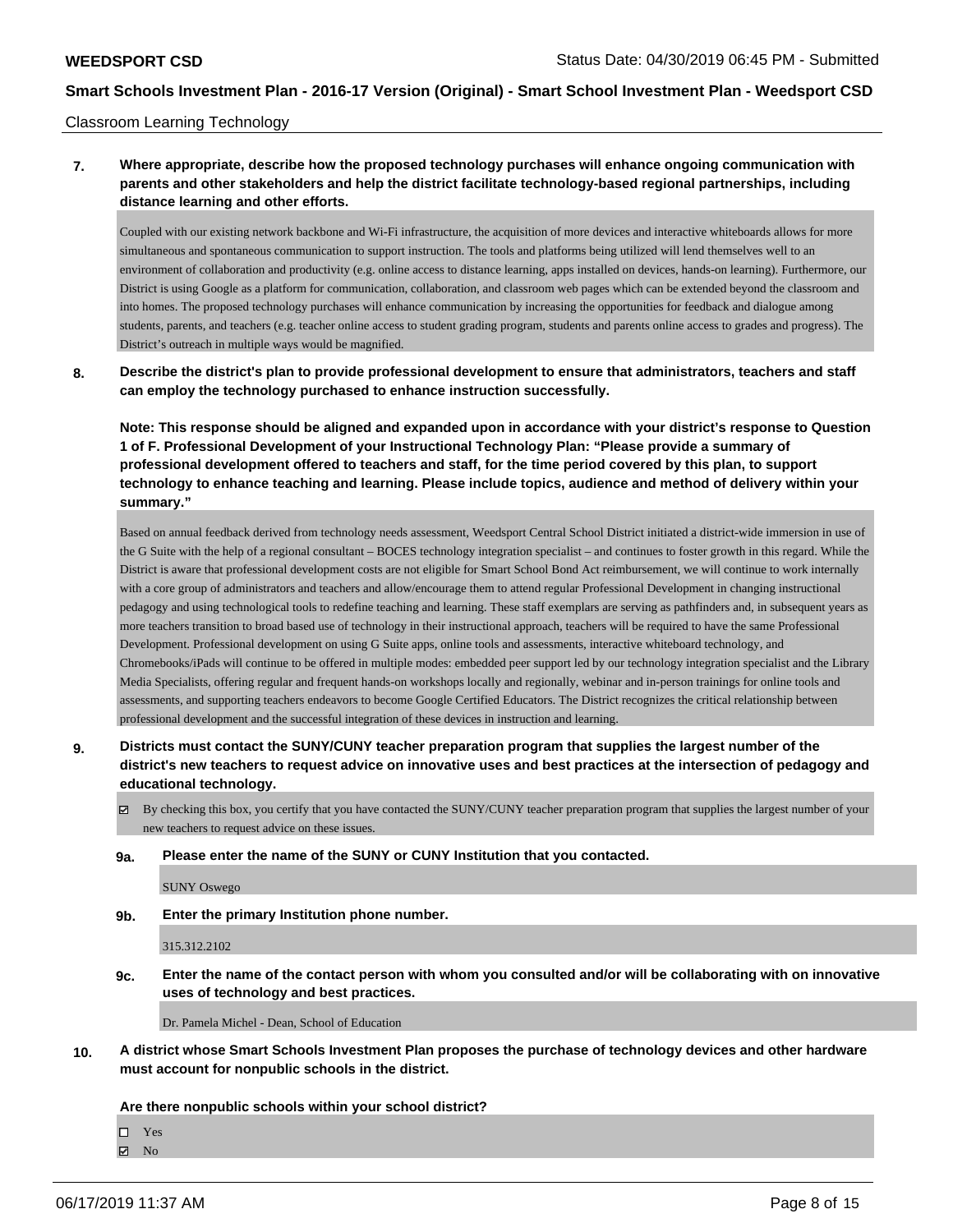Classroom Learning Technology

### **11. Nonpublic Classroom Technology Loan Calculator**

**The Smart Schools Bond Act provides that any Classroom Learning Technology purchases made using Smart Schools funds shall be lent, upon request, to nonpublic schools in the district. However, no school district shall be required to loan technology in amounts greater than the total obtained and spent on technology pursuant to the Smart Schools Bond Act and the value of such loan may not exceed the total of \$250 multiplied by the nonpublic school enrollment in the base year at the time of enactment. See:**

**http://www.p12.nysed.gov/mgtserv/smart\_schools/docs/Smart\_Schools\_Bond\_Act\_Guidance\_04.27.15\_Final.pdf.**

|                                       | 1. Classroom<br>Technology<br>Sub-allocation | l 2. Public<br>Enrollment<br>$(2014-15)$ | l 3. Nonpublic<br>Enrollment<br>$(2014-15)$ | l 4. Sum of<br>Public and<br>l Nonpublic<br>Enrollment | 15. Total Per<br>Pupil Sub-<br>allocation | 6. Total<br>Nonpublic Loan<br>Amount                                                          |
|---------------------------------------|----------------------------------------------|------------------------------------------|---------------------------------------------|--------------------------------------------------------|-------------------------------------------|-----------------------------------------------------------------------------------------------|
| Calculated Nonpublic Loan<br>l Amount |                                              |                                          |                                             |                                                        |                                           | (No Response)   (No Response)   (No Response)   (No Response)   (No Response)   (No Response) |

**12. To ensure the sustainability of technology purchases made with Smart Schools funds, districts must demonstrate a long-term plan to maintain and replace technology purchases supported by Smart Schools Bond Act funds. This sustainability plan shall demonstrate a district's capacity to support recurring costs of use that are ineligible for Smart Schools Bond Act funding such as device maintenance, technical support, Internet and wireless fees, maintenance of hotspots, staff professional development, building maintenance and the replacement of incidental items. Further, such a sustainability plan shall include a long-term plan for the replacement of purchased devices and equipment at the end of their useful life with other funding sources.**

 $\boxtimes$  By checking this box, you certify that the district has a sustainability plan as described above.

**13. Districts must ensure that devices purchased with Smart Schools Bond funds will be distributed, prepared for use, maintained and supported appropriately. Districts must maintain detailed device inventories in accordance with generally accepted accounting principles.**

By checking this box, you certify that the district has a distribution and inventory management plan and system in place.

**14. If you are submitting an allocation for Classroom Learning Technology complete this table. Note that the calculated Total at the bottom of the table must equal the Total allocation for this category that you entered in the SSIP Overview overall budget.**

|                          | Sub-Allocation |
|--------------------------|----------------|
| Interactive Whiteboards  | 36,000         |
| <b>Computer Servers</b>  | (No Response)  |
| <b>Desktop Computers</b> | 6,000          |
| Laptop Computers         | 192,000        |
| <b>Tablet Computers</b>  | 90,000         |
| <b>Other Costs</b>       | 90,190         |
| Totals:                  | 414,190        |

**15. Please detail the type, quantity, per unit cost and total cost of the eligible items under each sub-category. This is especially important for any expenditures listed under the "Other" category. All expenditures must be capital-bond eligible to be reimbursed through the SSBA. If you have any questions, please contact us directly through smartschools@nysed.gov.**

**Please specify in the "Item to be Purchased" field which specific expenditures and items are planned to meet the district's nonpublic loan requirement, if applicable.**

**NOTE: Wireless Access Points that will be loaned/purchased for nonpublic schools should ONLY be included in**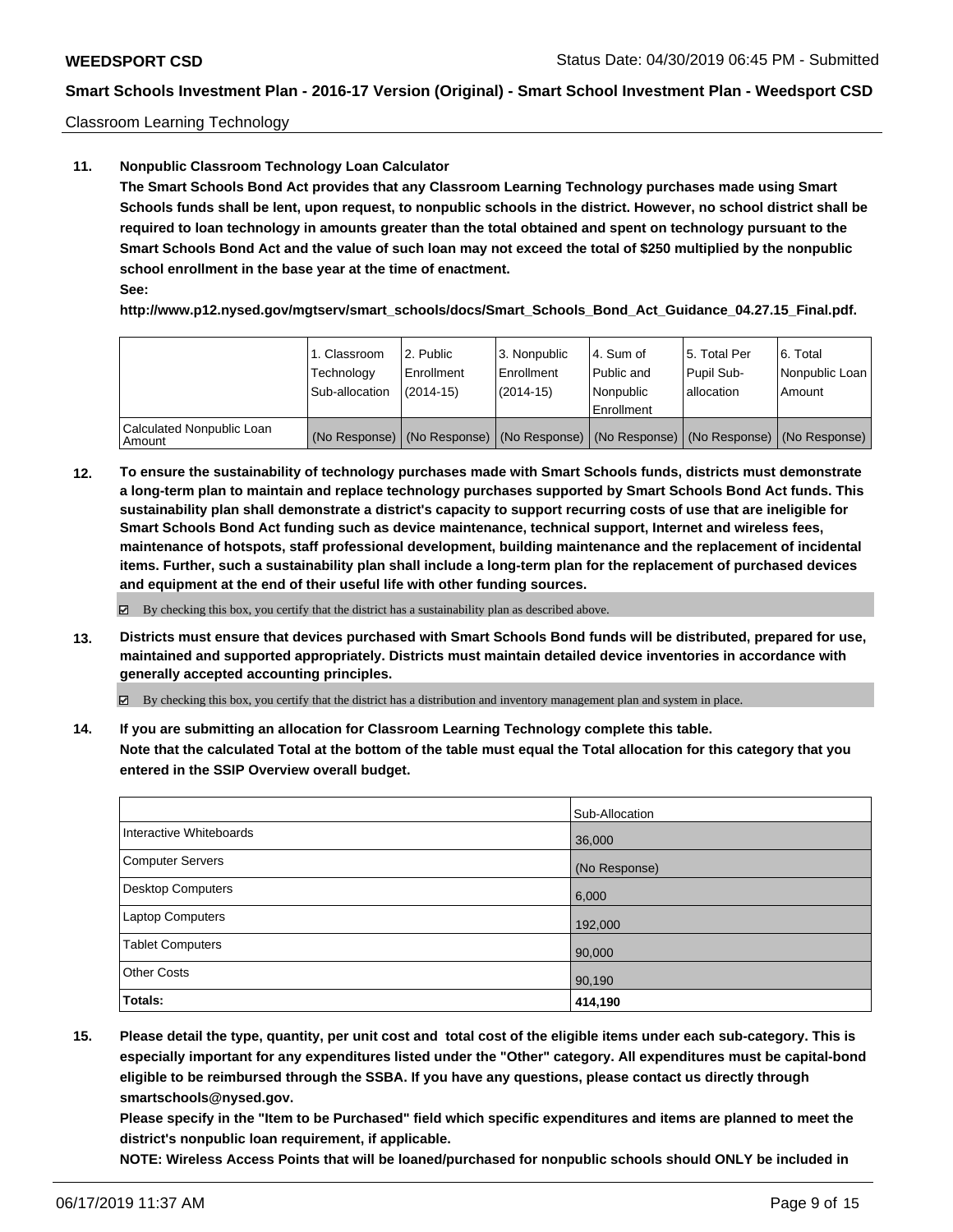# Classroom Learning Technology

# **this category, not under School Connectivity, where public school districts would list them. Add rows under each sub-category for additional items, as needed.**

| Select the allowable expenditure<br>type.<br>Repeat to add another item under<br>each type. | Item to be Purchased                               | Quantity | Cost per Item | <b>Total Cost</b> |
|---------------------------------------------------------------------------------------------|----------------------------------------------------|----------|---------------|-------------------|
| Interactive Whiteboards                                                                     | Dell 70                                            | 10       | 2,700         | 27,000            |
| <b>Desktop Computers</b>                                                                    | Dell Optiplex PC for Interactive<br>Whiteboard     | 10       | 600           | 6,000             |
| <b>Tablet Computers</b>                                                                     | Apple iPads                                        | 225      | 400           | 90,000            |
| <b>Laptop Computers</b>                                                                     | Dell Chromebooks with Google<br>management license | 640      | 300           | 192,000           |
| Interactive Whiteboards                                                                     | Chief Interactive Whiteboard Mobile<br>Cart        | 10       | 900           | 9,000             |
| <b>Other Costs</b>                                                                          | Dell Chromebook Mobile Charging cart               | 23       | 1,650         | 37,950            |
| <b>Other Costs</b>                                                                          | Learniture iPad Charging cart (30<br>stations)     | 6        | 750           | 4,500             |
| <b>Other Costs</b>                                                                          | Luxor iPad Charging cart (15 stations)             | 4        | 575           | 2,300             |
| <b>Other Costs</b>                                                                          | Cover fo iPads                                     | 225      | 40            | 9,000             |
| <b>Other Costs</b>                                                                          | GoGuardian Licenses (MDM)                          | 640      | 26            | 16,640            |
| <b>Other Costs</b>                                                                          | zuludesk Licenses (MDM) for iPads                  | 225      | 88            | 19,800            |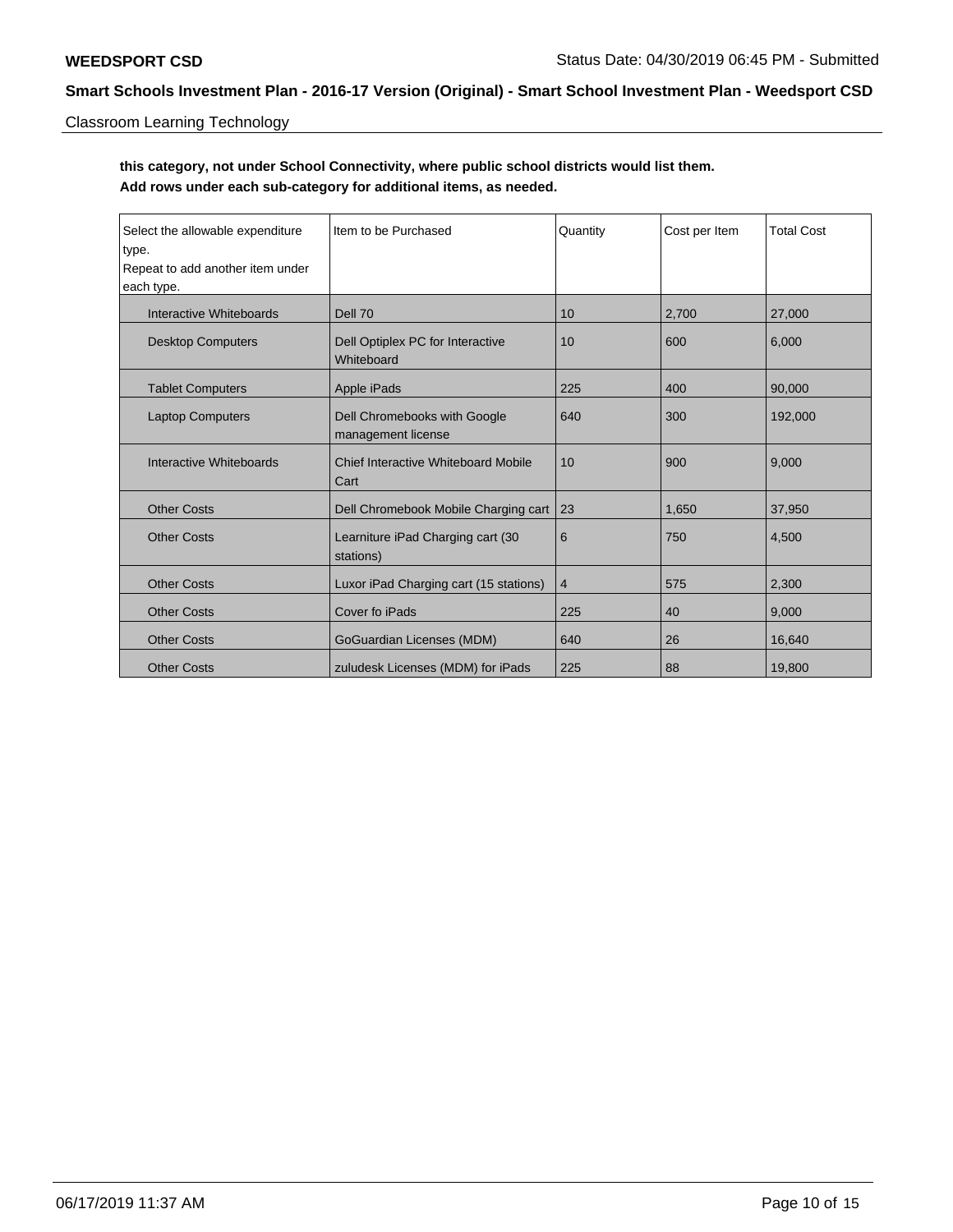#### Pre-Kindergarten Classrooms

**1. Provide information regarding how and where the district is currently serving pre-kindergarten students and justify the need for additional space with enrollment projections over 3 years.**

(No Response)

- **2. Describe the district's plan to construct, enhance or modernize education facilities to accommodate prekindergarten programs. Such plans must include:**
	- **Specific descriptions of what the district intends to do to each space;**
	- **An affirmation that pre-kindergarten classrooms will contain a minimum of 900 square feet per classroom;**
	- **The number of classrooms involved;**
	- **The approximate construction costs per classroom; and**
	- **Confirmation that the space is district-owned or has a long-term lease that exceeds the probable useful life of the improvements.**

(No Response)

**3. Smart Schools Bond Act funds may only be used for capital construction costs. Describe the type and amount of additional funds that will be required to support ineligible ongoing costs (e.g. instruction, supplies) associated with any additional pre-kindergarten classrooms that the district plans to add.**

(No Response)

**4. All plans and specifications for the erection, repair, enlargement or remodeling of school buildings in any public school district in the State must be reviewed and approved by the Commissioner. Districts that plan capital projects using their Smart Schools Bond Act funds will undergo a Preliminary Review Process by the Office of Facilities Planning.**

**Please indicate on a separate row each project number given to you by the Office of Facilities Planning.**

| Project Number |  |
|----------------|--|
| (No Response)  |  |
|                |  |

**5. If you have made an allocation for Pre-Kindergarten Classrooms, complete this table.**

**Note that the calculated Total at the bottom of the table must equal the Total allocation for this category that you entered in the SSIP Overview overall budget.**

|                                          | Sub-Allocation |
|------------------------------------------|----------------|
| Construct Pre-K Classrooms               | (No Response)  |
| Enhance/Modernize Educational Facilities | (No Response)  |
| <b>Other Costs</b>                       | (No Response)  |
| Totals:                                  | 0              |

**6. Please detail the type, quantity, per unit cost and total cost of the eligible items under each sub-category. This is especially important for any expenditures listed under the "Other" category. All expenditures must be capital-bond eligible to be reimbursed through the SSBA. If you have any questions, please contact us directly through smartschools@nysed.gov.**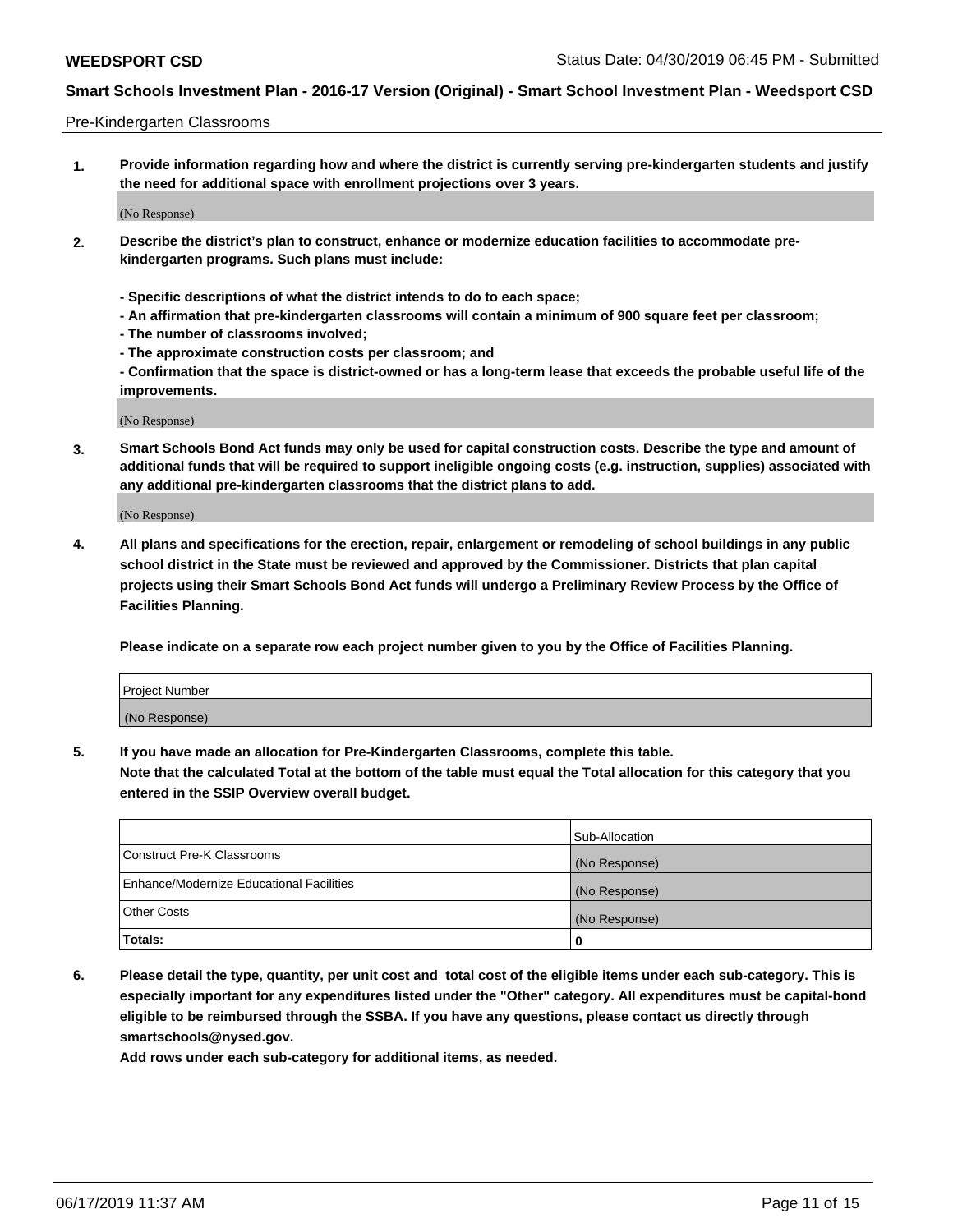Pre-Kindergarten Classrooms

| Select the allowable expenditure | Item to be purchased | Quantity      | Cost per Item | <b>Total Cost</b> |
|----------------------------------|----------------------|---------------|---------------|-------------------|
| type.                            |                      |               |               |                   |
| Repeat to add another item under |                      |               |               |                   |
| each type.                       |                      |               |               |                   |
| (No Response)                    | (No Response)        | (No Response) | (No Response) | (No Response)     |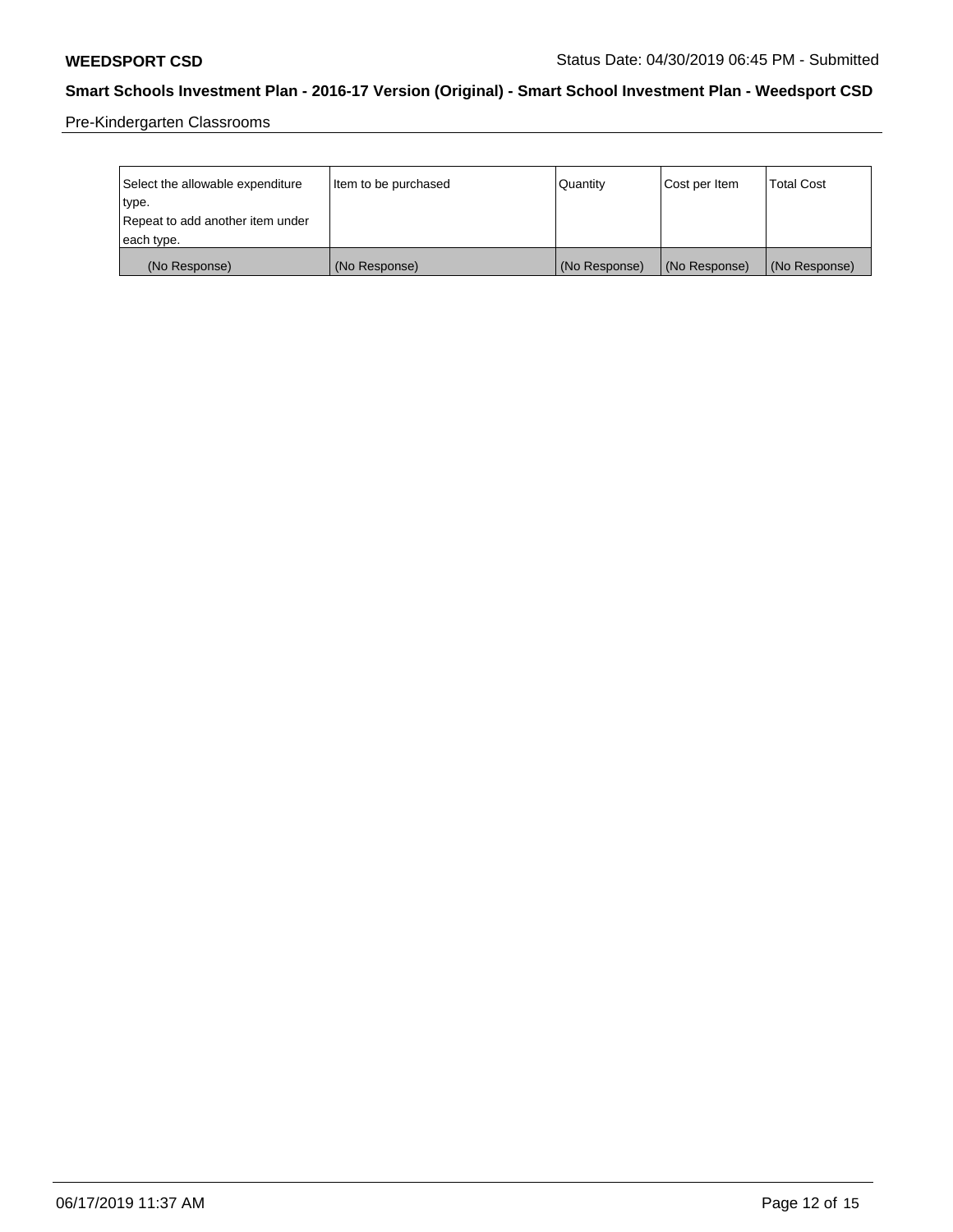Replace Transportable Classrooms

**1. Describe the district's plan to construct, enhance or modernize education facilities to provide high-quality instructional space by replacing transportable classrooms.**

(No Response)

**2. All plans and specifications for the erection, repair, enlargement or remodeling of school buildings in any public school district in the State must be reviewed and approved by the Commissioner. Districts that plan capital projects using their Smart Schools Bond Act funds will undergo a Preliminary Review Process by the Office of Facilities Planning.**

**Please indicate on a separate row each project number given to you by the Office of Facilities Planning.**

| Project Number |  |
|----------------|--|
|                |  |
|                |  |
|                |  |
|                |  |
| (No Response)  |  |
|                |  |
|                |  |
|                |  |

**3. For large projects that seek to blend Smart Schools Bond Act dollars with other funds, please note that Smart Schools Bond Act funds can be allocated on a pro rata basis depending on the number of new classrooms built that directly replace transportable classroom units.**

**If a district seeks to blend Smart Schools Bond Act dollars with other funds describe below what other funds are being used and what portion of the money will be Smart Schools Bond Act funds.**

(No Response)

**4. If you have made an allocation for Replace Transportable Classrooms, complete this table. Note that the calculated Total at the bottom of the table must equal the Total allocation for this category that you entered in the SSIP Overview overall budget.**

|                                                | Sub-Allocation |
|------------------------------------------------|----------------|
| Construct New Instructional Space              | (No Response)  |
| Enhance/Modernize Existing Instructional Space | (No Response)  |
| <b>Other Costs</b>                             | (No Response)  |
| Totals:                                        | 0              |

**5. Please detail the type, quantity, per unit cost and total cost of the eligible items under each sub-category. This is especially important for any expenditures listed under the "Other" category. All expenditures must be capital-bond eligible to be reimbursed through the SSBA. If you have any questions, please contact us directly through smartschools@nysed.gov.**

| Select the allowable expenditure | Item to be purchased | l Quantitv    | Cost per Item | <b>Total Cost</b> |
|----------------------------------|----------------------|---------------|---------------|-------------------|
| type.                            |                      |               |               |                   |
| Repeat to add another item under |                      |               |               |                   |
| each type.                       |                      |               |               |                   |
| (No Response)                    | (No Response)        | (No Response) | (No Response) | (No Response)     |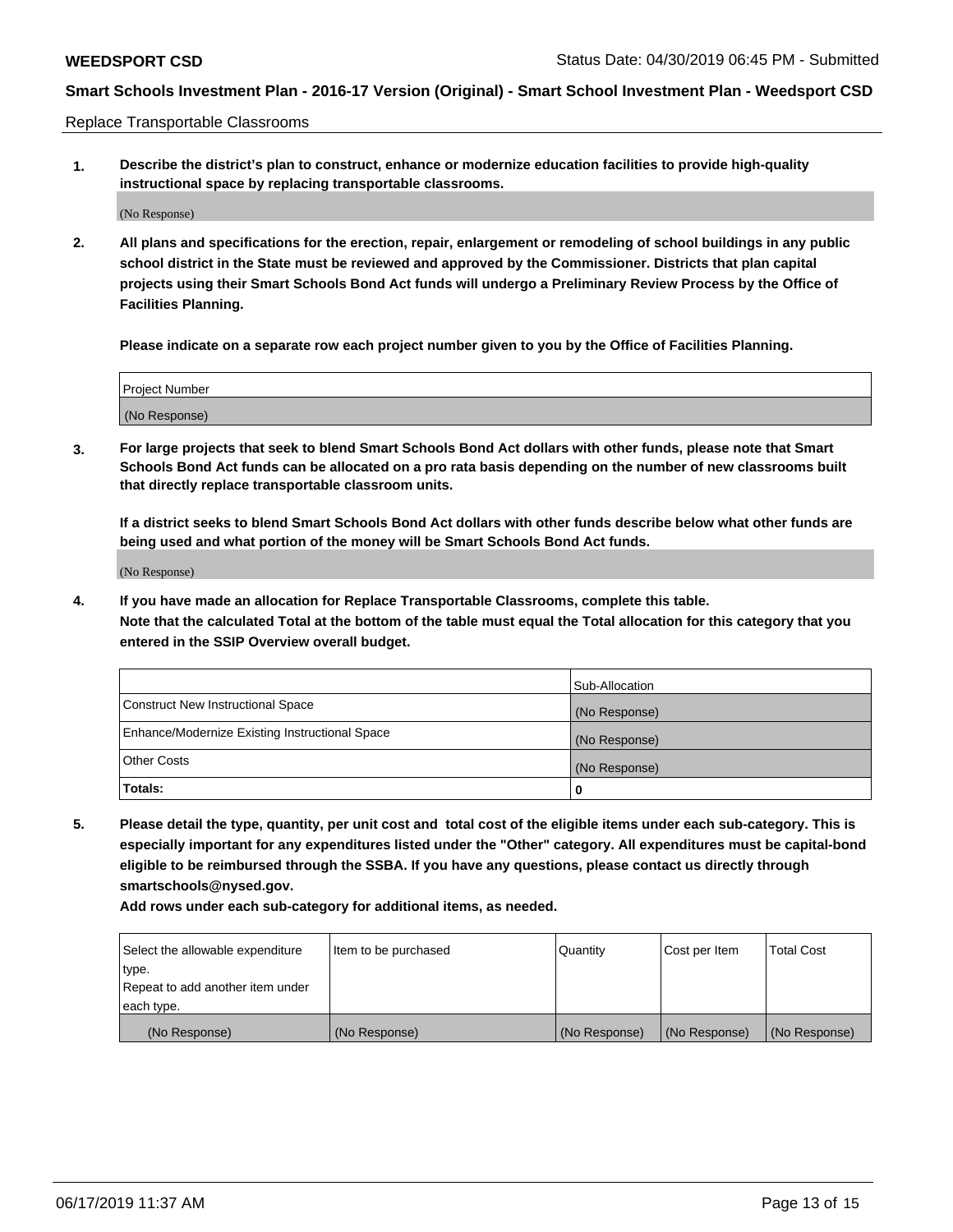High-Tech Security Features

**1. Describe how you intend to use Smart Schools Bond Act funds to install high-tech security features in school buildings and on school campuses.**

(No Response)

**2. All plans and specifications for the erection, repair, enlargement or remodeling of school buildings in any public school district in the State must be reviewed and approved by the Commissioner. Districts that plan capital projects using their Smart Schools Bond Act funds will undergo a Preliminary Review Process by the Office of Facilities Planning.** 

**Please indicate on a separate row each project number given to you by the Office of Facilities Planning.**

| <b>Project Number</b> |  |
|-----------------------|--|
| (No Response)         |  |

- **3. Was your project deemed eligible for streamlined Review?**
	- Yes
	- $\square$  No
- **4. Include the name and license number of the architect or engineer of record.**

| <b>Name</b>   | License Number |
|---------------|----------------|
| (No Response) | (No Response)  |

**5. If you have made an allocation for High-Tech Security Features, complete this table.**

**Note that the calculated Total at the bottom of the table must equal the Total allocation for this category that you entered in the SSIP Overview overall budget.**

|                                                      | Sub-Allocation |
|------------------------------------------------------|----------------|
| Capital-Intensive Security Project (Standard Review) | (No Response)  |
| <b>Electronic Security System</b>                    | (No Response)  |
| <b>Entry Control System</b>                          | (No Response)  |
| Approved Door Hardening Project                      | (No Response)  |
| <b>Other Costs</b>                                   | (No Response)  |
| Totals:                                              | 0              |

**6. Please detail the type, quantity, per unit cost and total cost of the eligible items under each sub-category. This is especially important for any expenditures listed under the "Other" category. All expenditures must be capital-bond eligible to be reimbursed through the SSBA. If you have any questions, please contact us directly through smartschools@nysed.gov.**

| Select the allowable expenditure | Item to be purchased | l Quantitv    | Cost per Item | <b>Total Cost</b> |
|----------------------------------|----------------------|---------------|---------------|-------------------|
| type.                            |                      |               |               |                   |
| Repeat to add another item under |                      |               |               |                   |
| each type.                       |                      |               |               |                   |
| (No Response)                    | (No Response)        | (No Response) | (No Response) | (No Response)     |